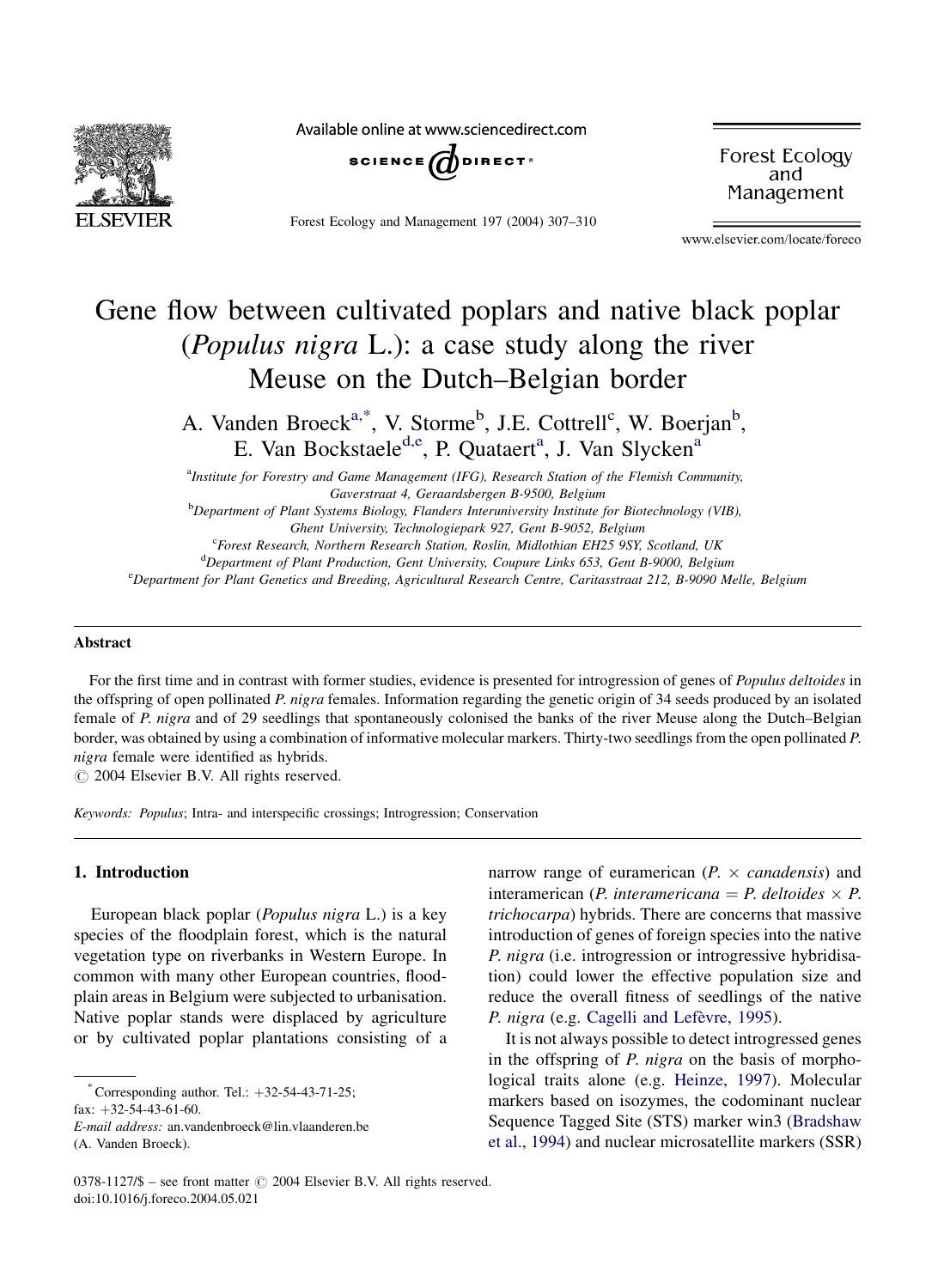([Fossati et al., 2003\)](#page-3-0) provide powerful new tools which can be used to assess the extent of (introgressive) hybridisation between introduced and wild relatives in open pollinated (OP) progenies of P. nigra. However, previous studies detected no evidence of introgression of *P. deltoides* into *P. nigra* by fertilisation of P. nigra females with pollen produced by trees of  $P \times \text{canadensis}$  growing in the vicinity ([Heinze,](#page-3-0) [1997; Rajora, 1986; Janßen, 1998; Benetka et al.,](#page-3-0) [1999; Tabbener and Cottrell, 2003; Fossati et al.,](#page-3-0) [2003](#page-3-0)).

When used independently, these markers have the power to detect all F1 hybrids between P. nigra and P. deltoides but can fail to detect further generations of hybrids and backcrosses. However, the risks of inadequate sampling of the genome and of misinterpreting the data are greatly reduced when information from several molecular markers is combined (e.g. [Heinze,](#page-3-0) [1997](#page-3-0)). In order to maximise their power to detect introgression we have therefore, combined the information from the following markers: isozymes, the STS marker (win3) and SSR markers.

The objectives of this study were to (i) determine if pollen gene flow occurred between male cultivated poplars ( $P \times \text{canadensis}$  and  $P \times \text{rigra}$  var. *italica*) and female native black poplars, (ii) study the genetic origin of poplar seedlings that spontaneously colonised the river banks, and (iii) translate knowledge from this genetic study into practical guidelines for the restoration of black poplar along the Dutch–Belgian river Meuse.

## 2. Material and methods

# 2.1. Survey and collection of plant material

The riverside along 45 km of the Meuse on the Dutch–Belgian border from Lanaken to Kessenich on the Belgium side and from Maastricht to Roosteren, on the Dutch side was surveyed in order to locate the remaining adult, reproductive relict individuals of black poplar in the area. Winter cuttings were collected from the relict individuals and grown in the greenhouse to produce young leaf material for DNAextraction and isozyme analysis. Thirty-four OP seeds were collected during spring 1999, from a veteran black poplar tree located in Bilzen  $(50^{\circ}51'26''N/$ 

 $05^{\circ}30'40''$ E). It was surrounded by flowering plantations of  $P \times \text{canadensis}$  hybrids within a distance of 5 m. Three flowering individuals of the male P. nigra var. italica were located at a distance of 50 m and the nearest known indigenous male black poplar grew 25 km away. Seeds were sown in trays in the greenhouse within 24 h of collection. In 2001, 33 seedlings that had spontaneously colonised the gravel banks were dug out and potted up in the greenhouse and young leaves were collected from the 29 seedlings, which survived. These were used immediately for isozyme analysis, and lyophilised prior to DNAextraction.

## 2.2. Molecular methods and data analysis

Analysis of isozyme systems PGI, PGM and LAP which are diagnostic for discrimination between P. deltoides, P. nigra and their hybrids ([Rajora, 1989\)](#page-3-0), was performed as described by [Hochu and Fady](#page-3-0) [\(1998\)](#page-3-0). Following extraction with the Dneasy Plant Miniprep Kit (Qiagen, Helden, Germany) genomic DNA was analysed using the species-specific codominant STS marker (win3) [\(Heinze, 1997\)](#page-3-0). All samples and *P. nigra* var. *italica* were analysed using the following five nuclear microsatellite loci: PMGC14 ([http://poplar2.cfr.washington.edu/pmgc\)](HTTP://POPLAR2.CFR.WASHINGTON.EDU/PMGC), WPMS09, WPMS16, WPMS14, WPMS20 ([Van der](#page-3-0) [Schoot et al., 2000; Smulders et al., 2001](#page-3-0)). For SSRanalyses, fragment separation was performed on an ABI 310 Prism Genetic Analyser (Perkin Elmer— Applied Biosystems). The software programs Genescan and Genotyper 2.5 (PE-Applied Biosystems, Foster City, CA) were used to process and score the SSR data. A model-based clustering method was applied to SSR data to infer genetic structure and define the number of genetic clusters  $(K)$  in the dataset using the software STRUCTURE [\(Pritchard et al., 2000\)](#page-3-0). The following reference samples were analysed to generate reference groups: P. nigra var. Wolterson, Neuburg, Vereecken and Tilff; P. deltoides var. Harvard, Peoria and S.9-2; P. trichocarpa var. V23, V24, V235, Blom and Trichobel;  $P_1 \times \text{canadensis}$  var. Gaver, Ghoy, Gelrica, Robusta, Gibecq, Isière, Ogy and Primo and P. deltoides  $\times$  P. trichocarpa var. Beaupré, Boelare, Hazendans, Hoogvorst and Unal. SSR data were also used to determine, by exclusion analysis, whether P. nigra var. italica could be the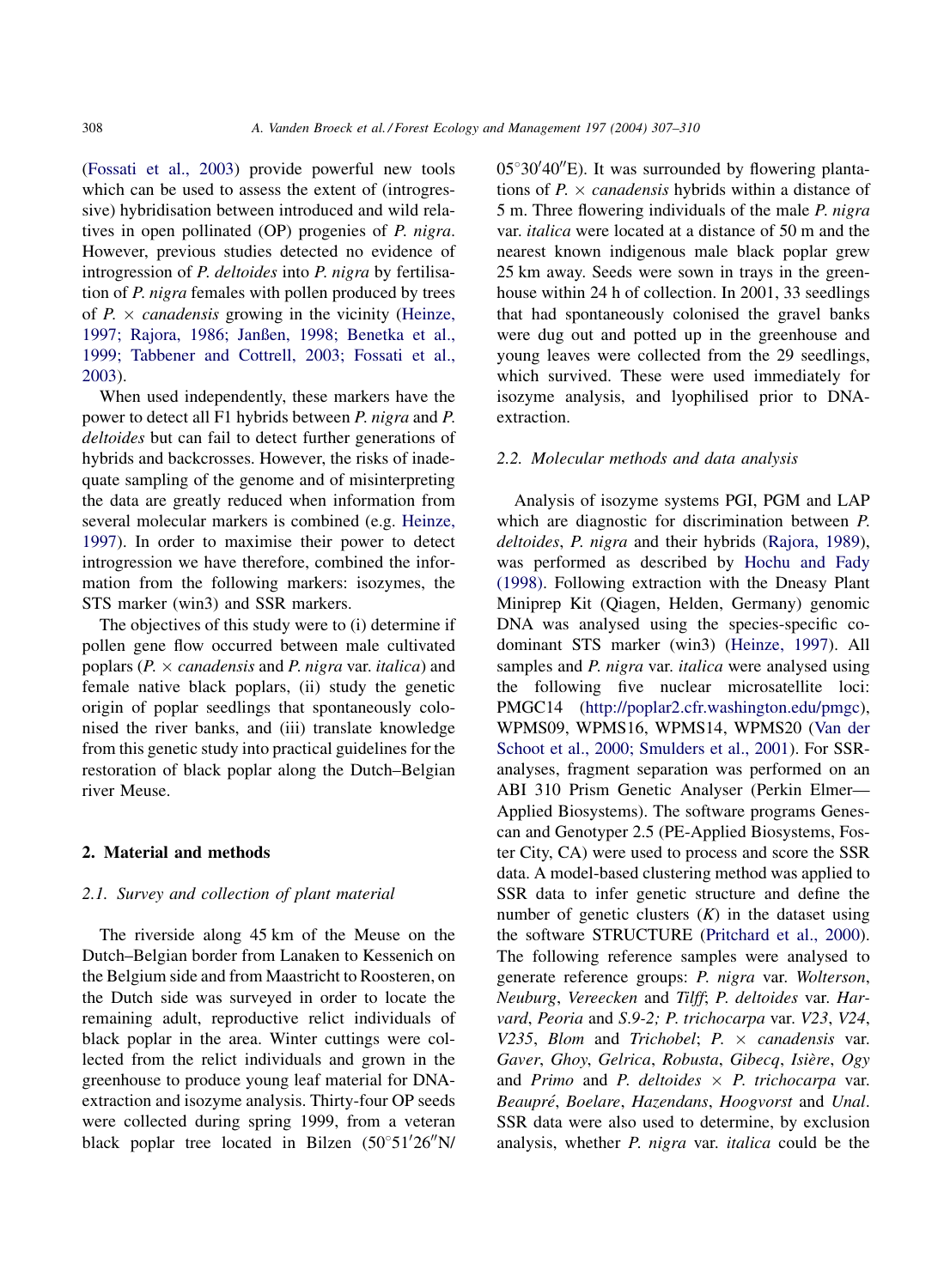father of any of the progeny ([Vanden Broeck et al.,](#page-3-0) [2002](#page-3-0)).

#### 3. Results and discussion

Our survey discovered seven adult black poplar trees at three locations within 1 km of the banks of the river Meuse. These consisted of the following; a single female near Lanaken, two females at Meers and four males at Geleen. Further away, at a distance of 15 km from the river Meuse at Bilzen there were an additional two females. As the sex and the multilocus SSR genotypes of trees at a single location were identical it was concluded that there was only a single genotype at each location ([Storme et al., 2002](#page-3-0)). In contrast to native black poplar, plantations of exotic poplars of  $P \times \text{canadensis}$  and  $P \times \text{rigra}$  var. *italica* were very common; it was possible to see exotic poplars from every position within the study area.

By combining the data of five co-dominant diagnostic markers (three isozyme markers, microsatellite WPMS09 and win3) we could detect a species-specific allele of P. deltoides in 32/34 seeds of the OP progeny. These 32 seeds were heterozygous for at least 1 locus showing 1 allele specific for *P. deltoides* and another specific for *P. nigra*. Based on the separate data of the diagnostic markers WPMS09 and win3, introgression of P. deltoides and heterozygosity was detected in 17/ 34 and 16/34 individuals of the OP progeny, respectively. Despite the rather small sample size, our results clearly show that spontaneous hybridisation occurs between female *P. nigra* and male  $P \times \text{canadensis.}$ This contrasts with former studies in which  $P \times$ canadensis growing in the vicinity failed to act as father to any of the offspring of P. nigra females that were tested. The fact that hybridisation in controlled conditions between P. deltoides and P. nigra is only possible when P. deltoides is the female parent ([Zsuffa, 1974](#page-3-0)) is often discussed as a possible reason for the lack of introgression of genes of P. deltoides in OP progenies of P. nigra [\(Rajora, 1986; Benetka et al.,](#page-3-0) [1999](#page-3-0)). However, our results show that genetic incompatibility does not prevent natural hybridisation between male  $P \times \text{canadensis}$  and female  $P \times \text{rigra}$ . In our study, the nearest male P. nigra was 25 km away from the female and therefore there is likely to be very low levels of *P. nigra* pollen available for the *P. nigra*  Table 1

Summary of the results obtained using the assignment procedure based on SSR data of all samples (including references)

| Category of origin                               | N  | Inferred gene pools |                   |                         |       |
|--------------------------------------------------|----|---------------------|-------------------|-------------------------|-------|
|                                                  |    |                     | $\mathfrak{D}$    | 3                       | 4     |
| P. deltoides                                     | 3  | 0.011               |                   | 0.035 0.937             | 0.017 |
| P. trichocarpa                                   | 5  |                     | 0.006 0.156 0.007 |                         | 0.830 |
| <i>P. nigra</i> (references $+$<br>relict trees) | 13 | 0.461               | 0.450 0.084       |                         | 0.005 |
| $P_{\rm t} \times \text{canadensis}$             | 8  | 0.044               |                   | 0.622 0.284 0.050       |       |
| P. trichocarpa $\times$ P. deltoides             | 5  | 0.009               |                   | 0.046 0.0018 0.928      |       |
| Progeny 1999                                     | 34 | 0.911               | 0.047             | $0.028$ 0.014           |       |
| Seedlings gravel banks                           | 29 |                     |                   | 0.072 0.258 0.474 0.197 |       |

Figures are the proportion of estimated membership to each of the four inferred gene pools for genotypes of a given category of origin  $(N =$  number of samples).

female. This is in contrast with former studies where indigenous male black poplars grew close to the female trees. It would therefore appear that pollen of  $P \times \text{canadensis}$  is only successful when there is very little P. nigra present in the pollen cloud ([Vanden](#page-3-0) [Broeck et al., 2002; Tabbener and Cottrell, 2003\)](#page-3-0).

When the model-based clustering method of [Pritch](#page-3-0)[ard et al. \(2000\)](#page-3-0) was applied to the SSR data, the highest estimate of the likelihood of the data, conditional on a given number of clusters, was obtained when all genotypes were clustered into four gene pools.

The results of the assignment test (Table 1) indicate that at least a part of the genetic information from the seedlings from the gravel banks originates from nonnative poplar species. This indicate that cultivated poplars are reproductive in the study area. Some of the introgressed seedlings seemed to be well adapted as they had survived the river dynamics over several years. They may compete with the native species in colonising new habitats.

Using SSR markers, it was possible to exclude P. nigra var. italica as a potential male parent in 62 of the 63 seeds and seedlings that were tested. The sample that may have been fathered by *P. nigra var.* italica was a seedling collected on the gravel banks. Further research is needed to study introgression by P. nigra var. italica. Apparently, the widely planted cultivar, does not pose a severe threat to the integrity of the Belgian P. nigra gene pool, probably due to its early flower phenology.

Our results have practical implications for in situ conservation and for the restoration of natural